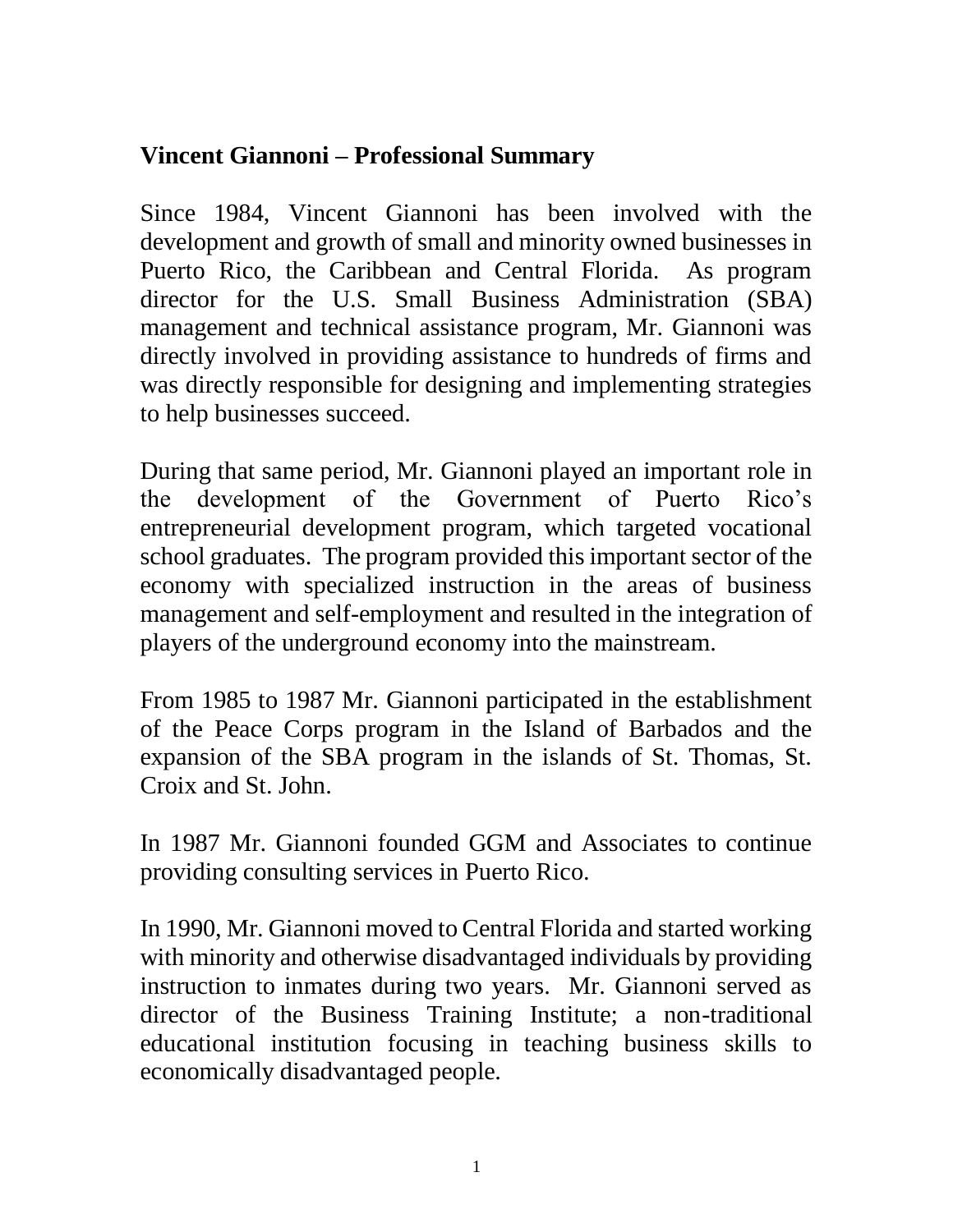After spending two years with the Business Training Institute, Mr. Giannoni opened his practice in Central Florida by first specializing in long term engagements designed to maximize the operation of the targeted firm and by integrating many of the elements of traditional consulting into the practice – namely a hands on approach using focused interviews and intervening at various levels in the organization to get a true picture of the firm's operation.

In 1997 Mr. Giannoni joined the team of professional providers of the Hispanic Business Initiative Fund (Prospera) and started what he considers to be his most important professional relationship to date. Through Prospera, Mr. Giannoni has been able to continue providing professional services to the Hispanic community but more important yet, has been able to devote his time and energy to perform volunteer work for the organization including seminars and special presentations.

As president of GGM and Associates, Mr. Giannoni is responsible for the daily operation of the firm and in assisting its clients. Major responsibilities include marketing, research, preparing reports and representing clients before banks and investors as well as coordinating the different activities needed to complete a project.

Our distinguished clientele includes 14 recipients of the prestigious Hispanic Chamber of Commerce of Metro Orlando Don Quijote Award in 11 of the 17 years that the awards were first given including:

- 1998 Quality Cable Contractors Jorge del Rio
- 1998 KDR Photography Ricardo Aguilar
- 1999 Albors and Associates Rene Albors
- 1999 Central Florida Litho Willie Molina
- 1999 American Paving Contractors Raiza and Pete Tamayo
- 2000 Global Communications Solutions Yuri Gomez
- 2002 Alta Moda \_Philip & Eileen Rosado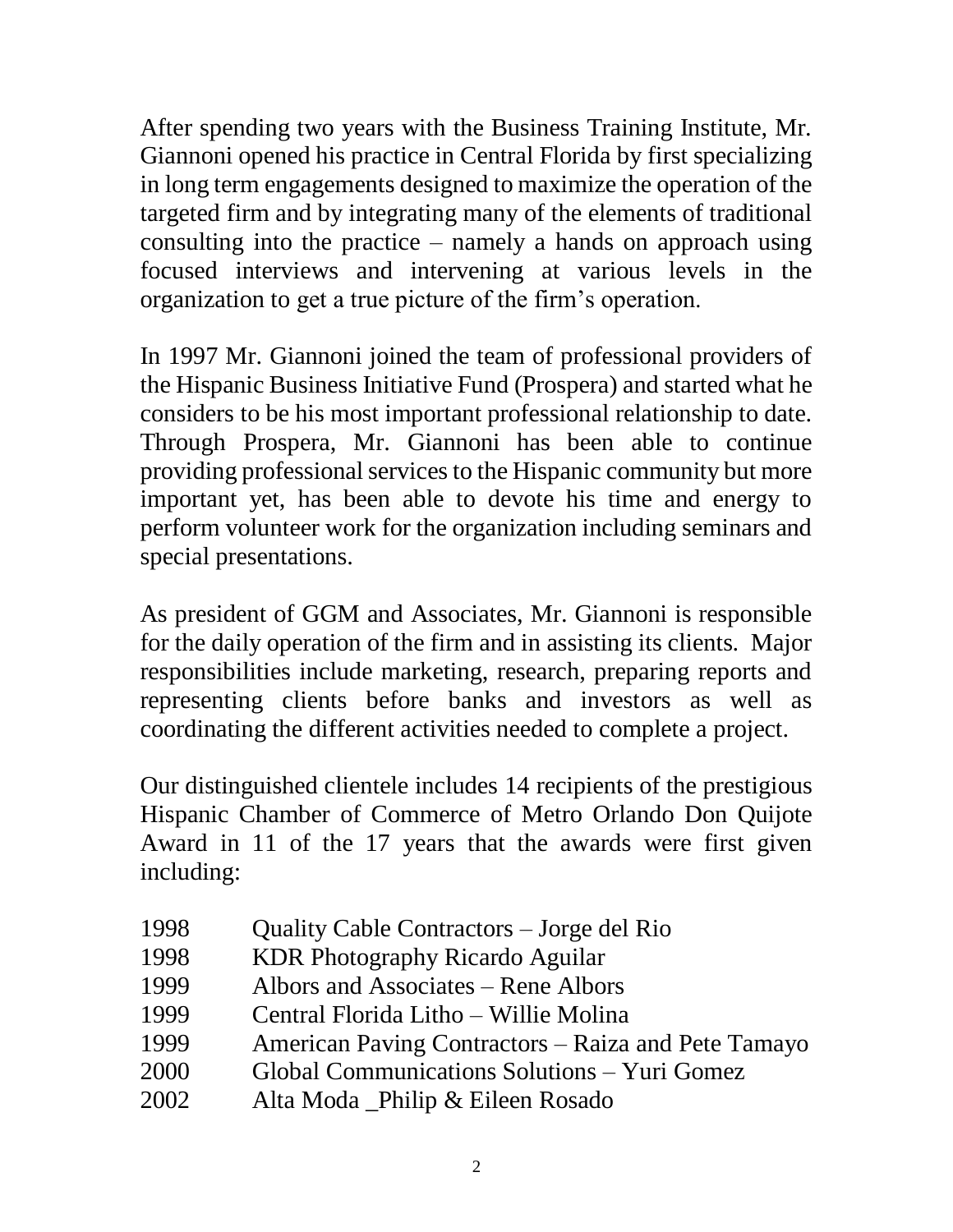| 2003 | Intelliorg – Yasmin Tirado Chiodini                |
|------|----------------------------------------------------|
| 2004 | Creative Angle Media – Gisele Marasca/ Susan Pagan |
| 2005 | Atlantis Flowers and Gifts – Elsa Morales          |
| 2006 | Royal Press Printing Luis and Lorena Quiroz        |
| 2007 | Pérez of Florida (Zaza) – Rubén Pérez              |
| 2008 | NR Electronics – Norberto Ruiz                     |
| 2010 | Happy Paws Michael and Karina Pastrana             |

Mr. Giannoni has been a regular contributor to several publications in the Central Florida area including Visíon, Florida Hispano, and Diario de Orlando and Univision's Channel 26 news program.

Mr. Giannoni holds a bachelors' degree in Economics from University of Massachusetts in Amherst and an MBA in Finance and Business Strategy from the University of Puerto Rico.

Mr. Giannoni has also been a teacher and lecturer in the areas of Finance and Small business management at Florida Metropolitan University and Webster.

He received the Professional of the Year Award, Que Pasa Magazine 1999 and is a current or past member of several business and community organizations including:

| <b>Treasurer</b> | Hispanic Chamber of Commerce (2001)           |
|------------------|-----------------------------------------------|
| Vice president   | Hispanic Chamber of Commerce (2000)           |
| Director         | Hispanic Chamber of Commerce (1999)           |
| Member           | Don Quijote Awards Committee                  |
| Member           | Workforce 2020 Immigrant Roundtables (01)     |
| Director         | Economic Dev. Comm. of Central Fla. (01)      |
| Director         | Enterprise Florida's Exporting Program (00)   |
| Chair            | Entrepreneurial Dev. Committee, HCC. (99)     |
| Director         | Southern College's Hispanic Task Force (00)   |
| <b>Board</b>     | Florida Hospital Community Council (99-01)    |
| <b>Board</b>     | Kissimmee Chamber - Small Bus. Council (1999) |